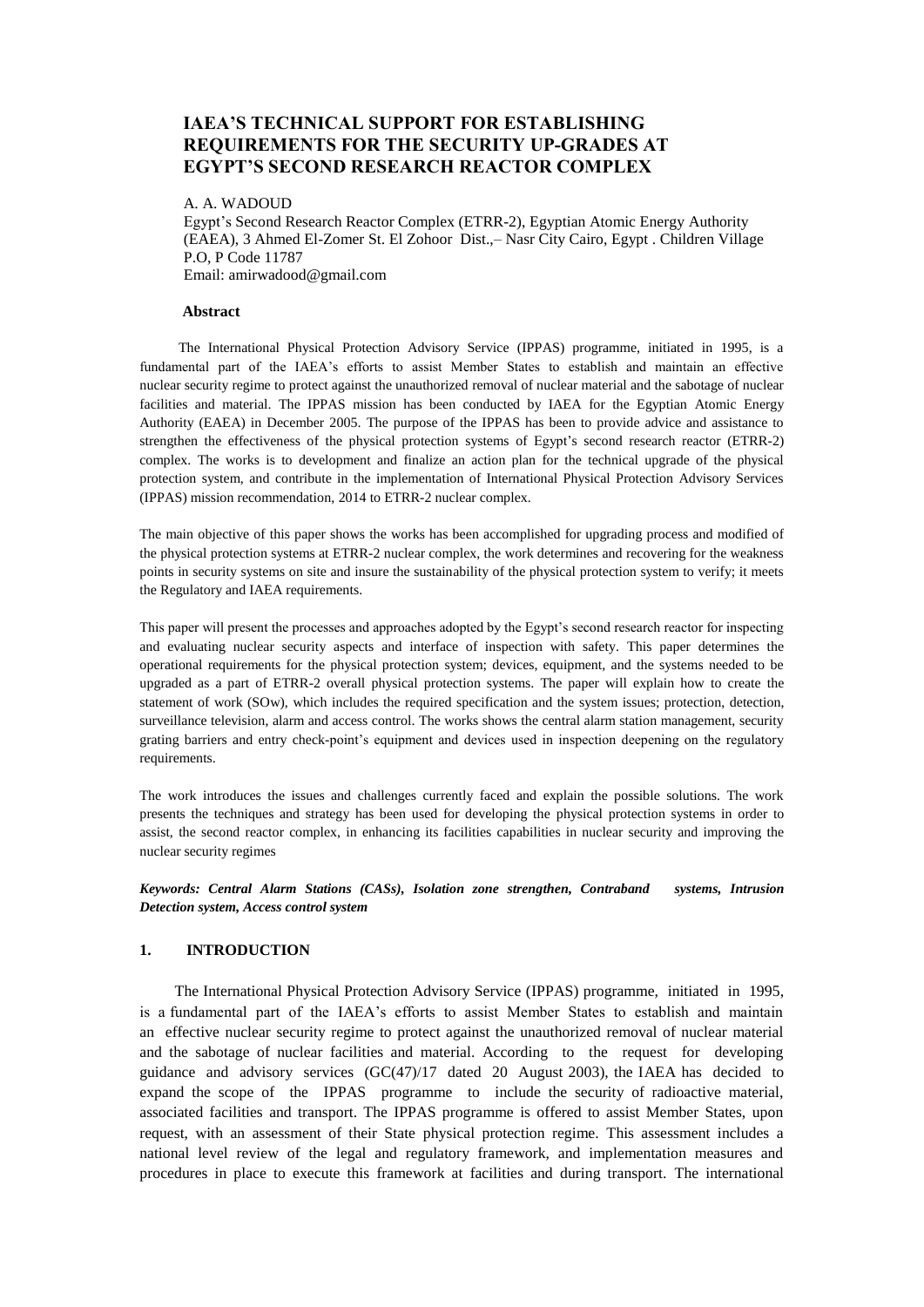physical protection advisory Service (IPPAS) mission has been conducted by IAEA for the Egyptian Atomic Energy Authority, (EAEA) in December 2005. Since its inception in 1995, the purpose of the IPPAS has been to provide advice and assistance to strengthen the effectiveness of state systems of physical protection. In November 2004, the EAEA requested an IPPAS mission from the IAEA. A preparatory was organized on 14-15 June 2005 in Cairo, Egypt, and the mission took place during the period 3-12 December 2005. This report to contribute and proceeds with the implementation of the IPPAS mission recommendations Report 2005.

## **1.1 IAEA Follow up IPPAS Mission**

The IAEA's Division of nuclear security, EAEA and ENRRA held a joint meeting from 22-24 May 2014 in Cairo, Egypt to recommend how to proceed with the implementation of the IPPAS mission recommendation of 2005. The meeting had two objectives:

- To develop and finalize an action plan for the technical upgrade of the physical protection system of Egypt's research reactors ETRR-1 and ETRR-2
- To contribute in the implementation of IPPAS mission recommendation report of 2005

The output of the meeting was determine the first level of operational requirement (OR1), this OR1 would, in due course, be further developed to form a Statement of Work (Sow) that would define the project in detail and be subject of a competitive tender process. This document outlines the highest level requirements for the upgrading of the physical protection system and measures the nuclear research centre for ETRR-1 and ETRR-2 (plus co-located facilities) in accordance with the national regulations and IAEA nuclear security recommendations #13 and #14

After IAEA and EAEA determinate of the OR1, a site visit was done to review the existing security measures to determine the second level of the operation requirement (OR2). OR2 shall be produced for each of the security systems, to include any required technical security measures integration and situational security features relating to the security of the Egypt's research reactors ETRR-1 and ETRR-2. There are three key stages when planning the installation of security system(s) summarized below.



*FIG. 1. Three key stages when planning*

### **2. OPERATIONAL REQUIREMENTS (ORS) FOR EGYPT'S RESEARCH REACTORS**

An Operational Requirement (OR) is a statement of need based upon a thorough and systematic assessment of the problem to be solved and the hoped for solutions. The aim of this document is to ensure that appropriate security measures are recommended to manage the risk to a level acceptable to all stakeholders. It introduces the concept of a structured methodology for determining the security requirements. Before conducting an OR you should identify the threat to the organisation or site; we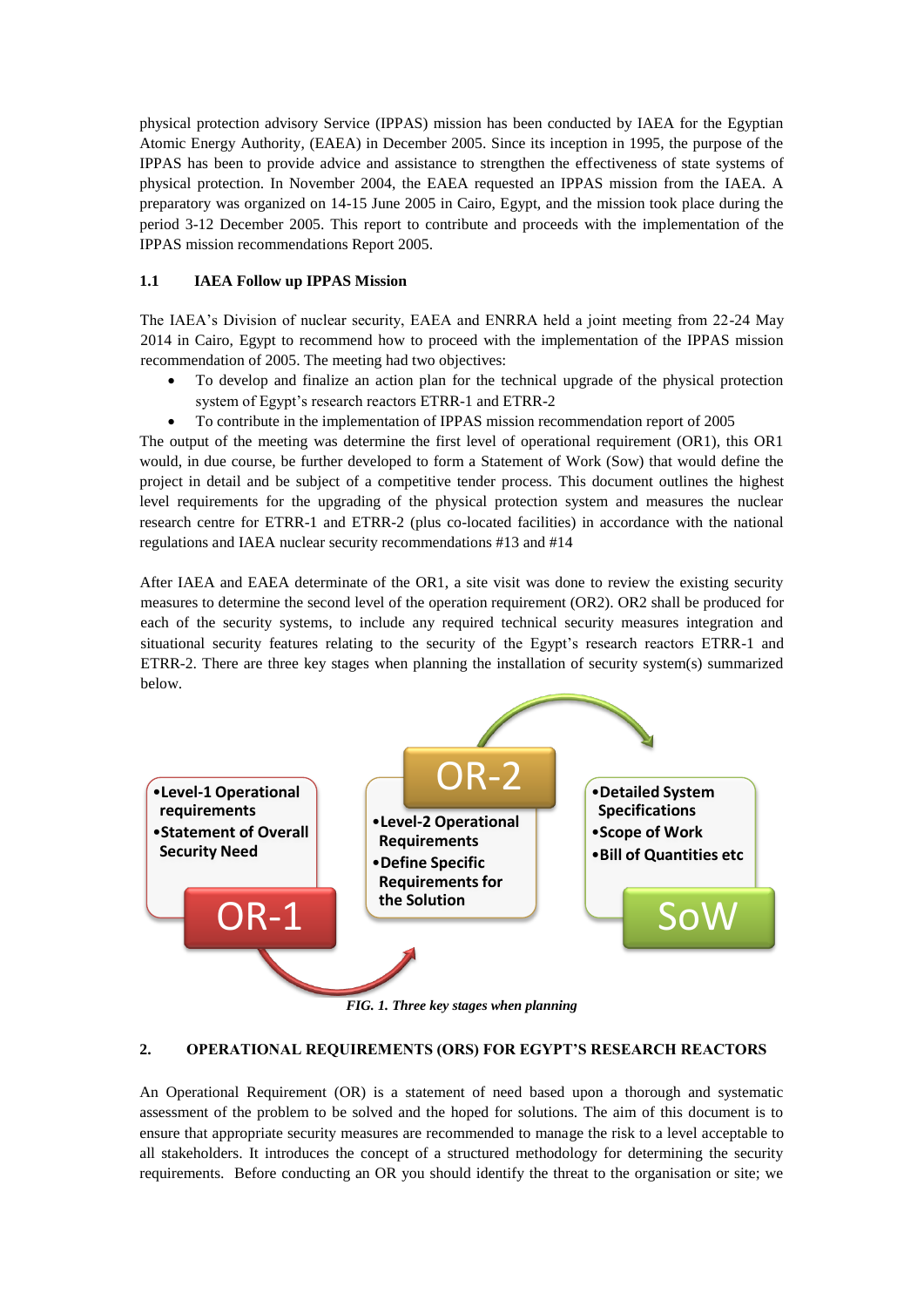intent here Egypt's Second Research Reactors as ETRR1 and ETRR-2 sites. To simplify the process, the procedure has been broken down into two parts, Level 1 and Level 2 Operational Requirements. The level 1 OR (OR1) provides a statement of the overall security need and includes the site to be considered, asset description, perceived threat, and consequence of compromise, perceived vulnerabilities, and success criteria. The level 2 OR (OR2) follows on from the completed Level 1 OR and address individual security measures (fences, CCTV, control of access etc) in a similar fashion to the Level 1 procedure, but which together provide the basis for a fully integrated security solution. Checklists are given, in this document, for a wide range of Level 2 ORs (Check list template is attached in annex). Not all of these will be needed for every site.

## **3. IAEA'S TECHNICAL SUPPORT**

The IAEA's Division of Nuclear Security (NSNS) and Egyptian Nuclear Regulatory Authority (ENRRA) authorized an INSSP to assist Egypt with its physical protection upgrades at second Research Reactor ETRR-2. The physical protection measures at ETRR-2 will be upgraded based on the authorized OR1, national regulations for the physical protection of nuclear material and nuclear facilities, and the IAEA Nuclear Security Series documents, particularly "Nuclear Security Recommendations on Physical Protection of Nuclear Material and Nuclear Facilities NSS#13(INFCIRC/225/Revision 5)".

**The IAEA's Division of Nuclear Security Worked;** IAEA-Egypt Nuclear Security Cooperation Program for Physical Protection Upgrades at Egypt's Research Reactors ETRR-1 and ETRR-2

### **3.1 IAEA Proposed Project Scope**

 Upgrade Entry Control Point (ECP) with 2 pedestrian entry channels, including civil works as required,

• Replace inline CCTV system incorporating video motion detection software with the integrated security management system (changes troubled devices (According to ETRR-2 requirements table) for old CCTV system + video motion detection installation).

• Review / upgrade detection system software / equipment.

 Include automatic interlock mechanism for the 2 vehicle gates to prevent both gates being open at the same time.

• Review lighting to see if it meets current regulatory requirement and is adequate for the security system to function.

 Integrated security management system including a new access control system in the primary Central Alarm Station (upgrade or replace ACCESS control system)

- EAEA to identify a suitable location for the primary and secondary CAS.
- Both the primary and secondary CASs to be hardened according to the DBT

 Vital areas to be hardened, install necessary PPS (should determine and limit with IAEA experts), and PP monitoring systems, communications and emergency power systems as required (UPS works):

- o The reactor control room, in addition to
- o The reactor Auxiliary control room
- o Reactor Hall including the spent fuel pool, the fresh fuel room, and the reactor protection system server room door
- o Hot Area Main Entrance

This Program, aims to make the physical protection systems upgrade at Egypt's Second Research Reactors ETRR2. It is planned to be completed through three stages (Phases: #1, #2 and #3)

### **3.2 The Project Initiation and Planning Document (PID)**

For the project to begin the Project Initiation and Planning Document (PID) has been done by EAE team. PID introduced; the ETRR-2 project objective , scope and the facility operation requirements,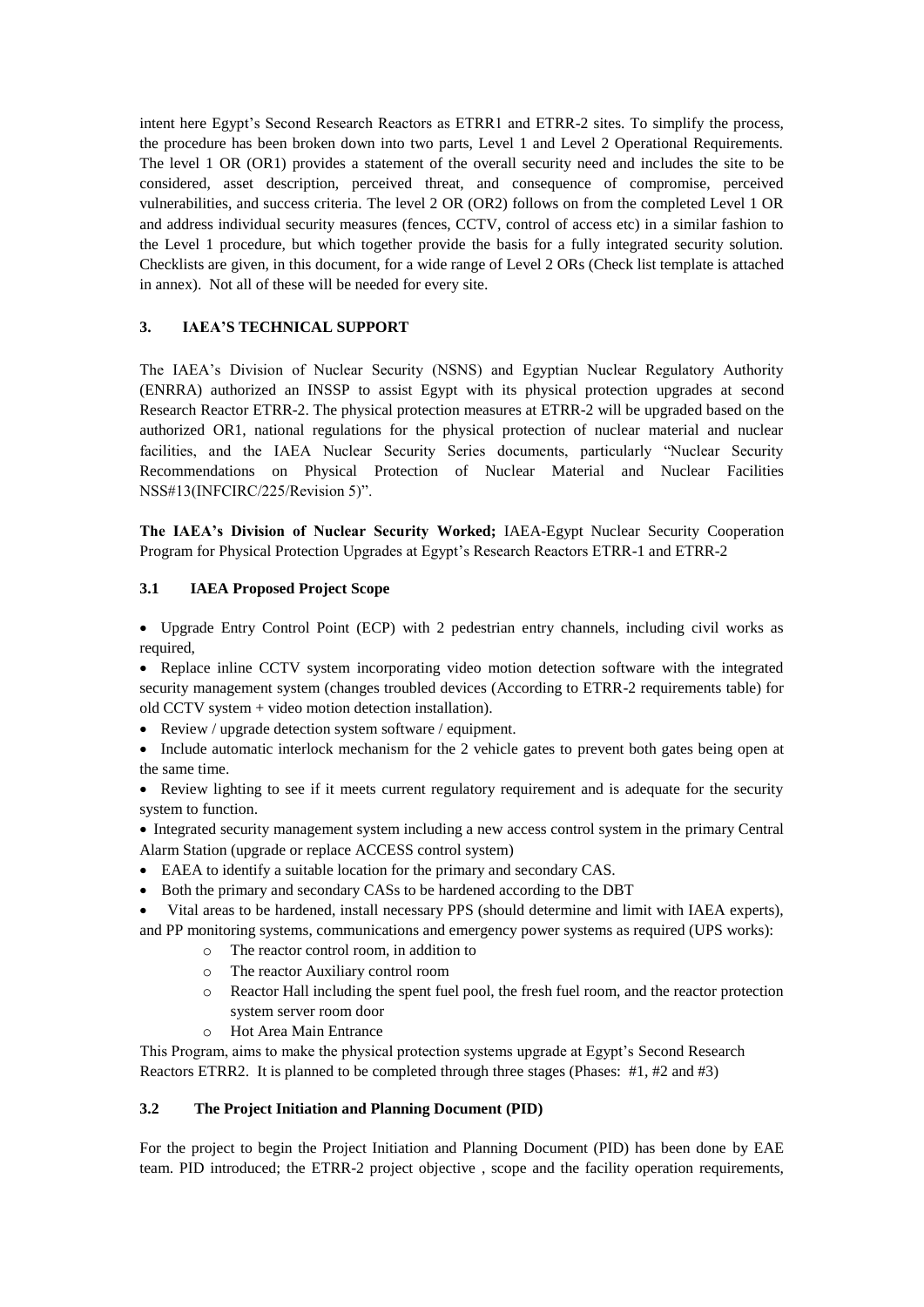constrain and assumptions-risk management strategy-project control strategy-change control document-quality assurance and control-project reporting- Financial control-information management-ETRR-2 Complex stockholders and communication-communication planning-timeline and milestone-Procurement Framework / Milestones –ETRR-2 project delivery approval

## **3.3 The ETRR-2 Statement of Work (SOW)**

IAEA Technical team and staff of ETRR-2 invited to IAEA headquarters in Vienna to finish Statement of Work (SOw). The physical protection team at ETRR-2 finishes the SOw; which includes: general background of the ETRR-2 site; the existing system overview, facility description, applicable documents. SOw determined the scope of work (Detailed Design- Implementation and commissioningwarranty and maintenance period). SOW introduced the ETRR-2 Requirements (Technical Specifications for the new security systems and for each component in details - Environmental protection-integration strategy-surge and tamper protection- system architecture- detection criteria civil works- Also; SOw shows the required services at ETRR-2 (Documentation and manuals- - Testing and Commissioning -Training- Warranty, Maintenance- Quality Assurance and Sketches For the project to begin the process of upgrades: Local companies at Egypt were invited to international tender and the companies offers have been submitted to the IAEA according to the IAEA rules, after technical bit is finished by IAEA, ENRRA, and EAEA the selected company has been started and done the followings works:

### **4. ETRR-2 PROJECT PHASES AND PROGRESS**

The Egypt's Second Research Reactors ETRR-2 Program for Physical Protection Upgrades consists of the following 3 phases:

**- Phase #1** has been completed and the following systems have been installed

- Two External Intrusion Detection Systems, at Isolation Zone
- Interlock-Mechanism System at the Vehicles Checking Area
- 2 Full Height Double Sided Turnstile Gates, at Entry Check-Point
- New Access Control System, for all gates of, ETRR-1 and ETRR-2
- Pedestrian Radiation Portal Monitor Device, at Exit path Check-Point
- Metal and Weapons Detectors at Entry Checkpoints
- Reinforced and Metal Doors and Bullet Proof Glasses at control room
- X-Ray Baggage Scanner at Entry Checkpoint (ECP)
- Hand Held Metal Detector, and Pocked Radiation Detector at ECP
- Smart key cage systems for keys control
- Backup power supplies (UPSs)

**- Phase #2,** is in progress and the project objective to make replacement of the Internal Alarm System and associated refurbishment at the Second Research Reactor of Egypt ETRR-2, and Fuel manufacturer pilot plant FMPP, In addition to, Installation of

- New Closed Circuit Television System (CCTV), which it is includes, LED and high resolution monitors, high capacity recording devices NVR, moving PTZ IP/IR cameras, and IP/IR fixed cameras, and uses all digital controller required
- Under Vehicles Electronic Inspection System
- Backup power supplies (UPSs)
- Harden all the glass windows of the reactor and fuel manufacturer pilot plant by metal mesh grilled windows
- Motorized metal sliding doors at main entrance of the reactor building and Fuel manufacturer pilot plant
- New Metal Doors with Access Control System, for all gates located at the Auxiliary building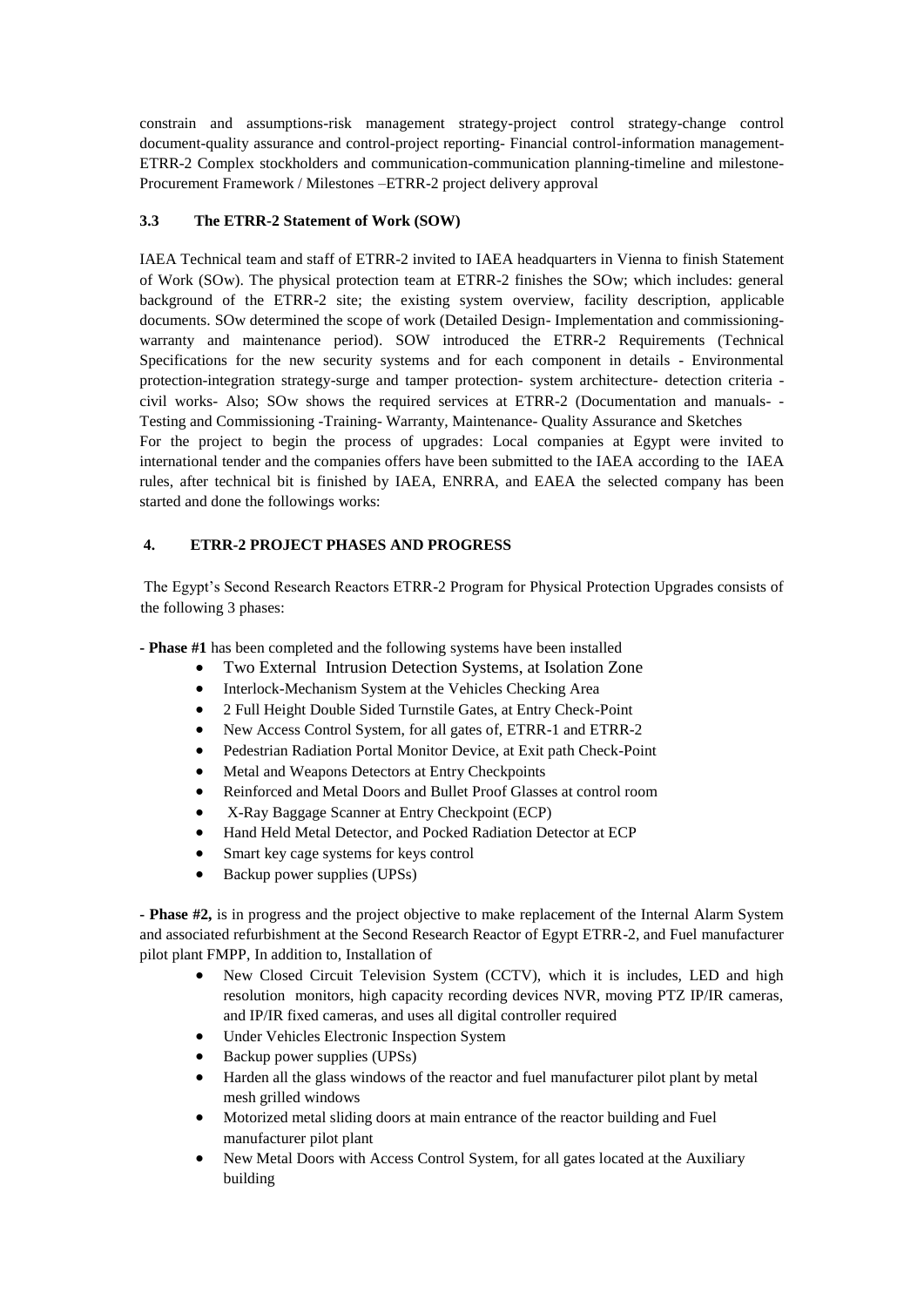**- Phase #3,** Planning stage is finished and each of OR#1, OR#2, and PID documents are introduced to IAEA. The initialisation stage started. The project objective "'Enhancement for of the physical protection System at the radio isotopes production facility (RPF) and the determined works are: Installation of

- New Closed Circuit Television System (CCTV), which it is includes, LED and high resolution monitors, high capacity recording devices NVR, moving PTZ IP/IR cameras, and IP/IR fixed cameras, and uses all digital controller required
- Development of alarm monitoring room
- Suitable lighting fixtures around the facility
- Backup power supplies (UPSs)
- Motorized metal sliding door at main entrance of RPF
- New Access Control System, for all gates located at the isotopes production and operation areas, storages and delivery isotopes and nuclear materials storages
- Smart key cage systems for keys control

## **5. TRAINING OF PERSONNEL**

 IAEA pushed training programme to EAEA team in many countries and in parallel with the project process for designated personnel in order to operate and maintain all installed systems and equipment. The training (up till now) included the following areas:

- Security Culture
- Training course on Security Plans
- Training Program on Physical Security Operation
- Physical Protection Inspection
- Testing/diagnostic procedure to ensure the correct operation and performance of the systems
- Training Program on Advanced Security System

## **6. CONCLUSION**

The (IPPAS) programme, initiated in 1995, is a fundamental part of the IAEA's efforts to assist Member States to establish and maintain an effective nuclear security regime to protect against the unauthorized removal of nuclear material and the sabotage of nuclear facilities and material. The IAEA Follow up IPPAS mission report, The IAEA's Division of Nuclear Security worked; IAEA-Egypt Nuclear Security Cooperation Program for Physical Protection Upgrades at Egypt's Second Research Reactor ETRR2. An Operational requirements; OR1, OR2, and Statement of work (SOw) documents has been done. The project involves three phases and it includes: installing new external intrusion systems at the isolation zone, upgrading the entry check point (ECP) and central alarm station (CASs) and alarm monitoring rooms at FMPP and RPF buildings, and new access control system, in addition to install new contraband systems at entry check point and all required civil works. Upgrading the internal alarm system and make integration with all security systems has been installed, also saving the power sources by new UPSs, IAEA pushed training programme to EAEA team in many countries and in parallel with the project process for designated personnel in order to operate and maintain all installed systems and equipment. Finally the IAEA assets Egypt for upgrading the physical protection systems